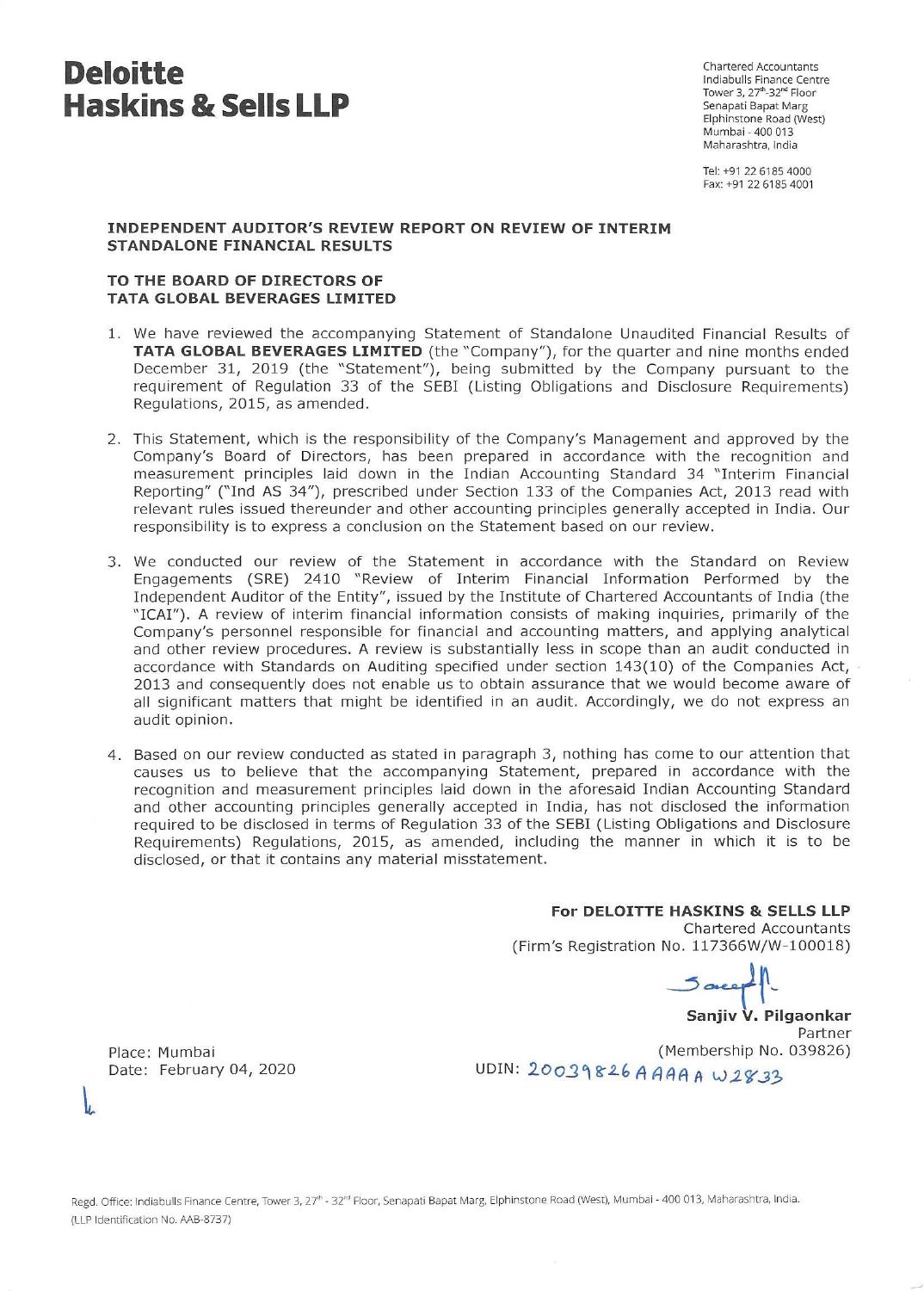

## Tata Global Beverages Limited

Registered Office: 1 BishOp Lefroy Road Kolkata-700020

CIN - Ll5491WB1962PLC031425, Email : investor.relations@tgbl.com, Website: www.tataglobalbeverages.com

Unaudited Standalone Financial Results for the quarter and nine months ended December 31, 2019

|                                                                                                 |                           |                  |                  |                    |                  | <b>Rs. in Crores</b> |
|-------------------------------------------------------------------------------------------------|---------------------------|------------------|------------------|--------------------|------------------|----------------------|
| <b>Particulars</b>                                                                              | <b>Three months ended</b> |                  |                  | Year to date ended |                  | Year ended           |
|                                                                                                 | December 31               | September 30     | December 31      | December 31        | December 31      | March 31             |
|                                                                                                 | 2019                      | 2019             | 2018             | 2019               | 2018             | 2019                 |
|                                                                                                 | <b>Unaudited</b>          | <b>Unaudited</b> | <b>Unaudited</b> | <b>Unaudited</b>   | <b>Unaudited</b> | Audited              |
| Revenue from Operations                                                                         | 932.50                    | 914.14           | 889.73           | 2815.46            | 2645.61          | 3429.66              |
| Other Income                                                                                    | 22.22                     | 32.53            | 21.85            | 93.15              | 155.90           | 182.51               |
| <b>Total Income</b>                                                                             | 954.72                    | 946.67           | 911.58           | 2908.61            | 2801.51          | 3612.17              |
| Cost of materials consumed                                                                      | 550.59                    | 547.20           | 562.67           | 1629.93            | 1555.11          | 2055.97              |
| Purchase of stock-in-trade                                                                      | 19.32                     | 13.10            | 4.81             | 38.92              | 15.40            | 23.65                |
| Changes in inventories of finished goods, work-in-progress & stock-in-trade                     | (21.05)                   | (3.59)           | (27.59)          | 41.39              | 31.01            | 0.16                 |
| Employees benefits expense                                                                      | 58.59                     | 57.75            | 55.99            | 172.57             | 167.18           | 216.85               |
| Finance costs                                                                                   | 6.26                      | 5.57             | 3.56             | 17.32              | 9.94             | 13.18                |
| Depreciation and amortisation expense                                                           | 17.11                     | 15.34            | 7.91             | 46.13              | 22.95            | 31.68                |
|                                                                                                 | 78.22                     | 70.66            | 54.62            | 198.61             | 163.70           | 226.55               |
| Advertisement and sales charges<br>Other expenses                                               | 118.46                    | 105.33           | 125.25           | 335.09             | 334.00           | 468.21               |
| <b>Total Expenses</b>                                                                           | 827.50                    | 811.36           | 787.22           | 2479.96            | 2299.29          | 3036.25              |
| Profit before Exceptional Items and Tax                                                         | 127.22                    | 135.31           | 124.36           | 428.65             | 502.22           | 575.92               |
| Exceptional Items (Net)                                                                         | (0.84)                    | (1.50)           |                  | (10.40)            |                  |                      |
| <b>Profit before Tax</b>                                                                        | 126.38                    | 133.81           | 124.36           | 418.25             | 502.22           | 575.92               |
| <b>Tax Expense</b>                                                                              |                           |                  |                  |                    |                  |                      |
| Current Tax                                                                                     | (33.30)                   | (13.28)          | (35.13)          | (101.09)           | (137.03)         | (160.57)             |
| Deferred Tax                                                                                    | 1.14                      | (20.83)          | 0.43             | (17.14)            | (7.52)           | (4.42)               |
| <b>Total Tax Expense (net of reversals)</b>                                                     | (32.16)                   | (34.11)          | (34.70)          | (118.23)           | (144.55)         | (164.99)             |
|                                                                                                 |                           |                  |                  |                    |                  |                      |
| Net Profit after Tax (A)                                                                        | 94.22                     | 99.70            | 89.66            | 300.02             | 357.67           | 410.93               |
| <b>Other Comprehensive Income</b>                                                               |                           |                  |                  |                    |                  |                      |
| i) Items that will not be reclassified to profit or loss                                        |                           |                  |                  |                    |                  |                      |
| Remeasurement of defined benefit plans                                                          | (2.56)                    | (5.47)           | (13.45)          | (18.62)            | (6.09)           | 4.67                 |
| Changes in fair valuation of equity instruments                                                 | 5.38                      | (3.69)           | 3.92             | 5.17               | 4.63             | (3.77)               |
| Tax impact of above items                                                                       | 2.82<br>0.64              | (9.16)<br>(0.31) | (9.53)<br>4.70   | (13.45)<br>4.03    | (1.46)<br>2.13   | 0.90<br>(1.80)       |
|                                                                                                 | 3.46                      | (9.47)           | (4.83)           | (9.42)             | 0.67             | (0.90)               |
| ii) Items that will be reclassified to profit or loss                                           |                           |                  |                  |                    |                  |                      |
| Gains/(loss) on effective portion of cash flow hedges                                           | (2.20)                    | (2.78)           | 8.11             | (4.86)             | 2.70             | 4.23                 |
| Tax impact of above item                                                                        | 0.57                      | 0.92             | (2.83)           | 1.45               | (0.94)           | (1.48)               |
|                                                                                                 | (1.63)                    | (1.86)           | 5.28             | (3.41)             | 1.76             | 2.75                 |
| Other Comprehensive Income (Net of tax) (B)                                                     | 1.83                      | (11.33)          | 0.45             | (12.83)            | 2.43             | 1.85                 |
|                                                                                                 |                           |                  |                  |                    |                  |                      |
| Total Comprehensive Income (A+B)                                                                | 96.05                     | 88.37            | 90.11            | 287.19             | 360.10           | 412.78               |
|                                                                                                 |                           |                  |                  |                    |                  |                      |
| Paid-up equity share capital (Face value of Re. 1 each)                                         | 63.11                     | 63.11            | 63.11            | 63.11              | 63.11            | 63.11                |
| Reserves excluding Revaluation Reserves                                                         |                           |                  |                  |                    |                  | 4358.71              |
| Earnings per share (Basic & Diluted) (not annualised for the quarter and year to<br>date) - Rs. | 1.49                      | 1.58             | 1.42             | 4.75               | 5.67             | 6.51                 |

 $\mathsf{L}$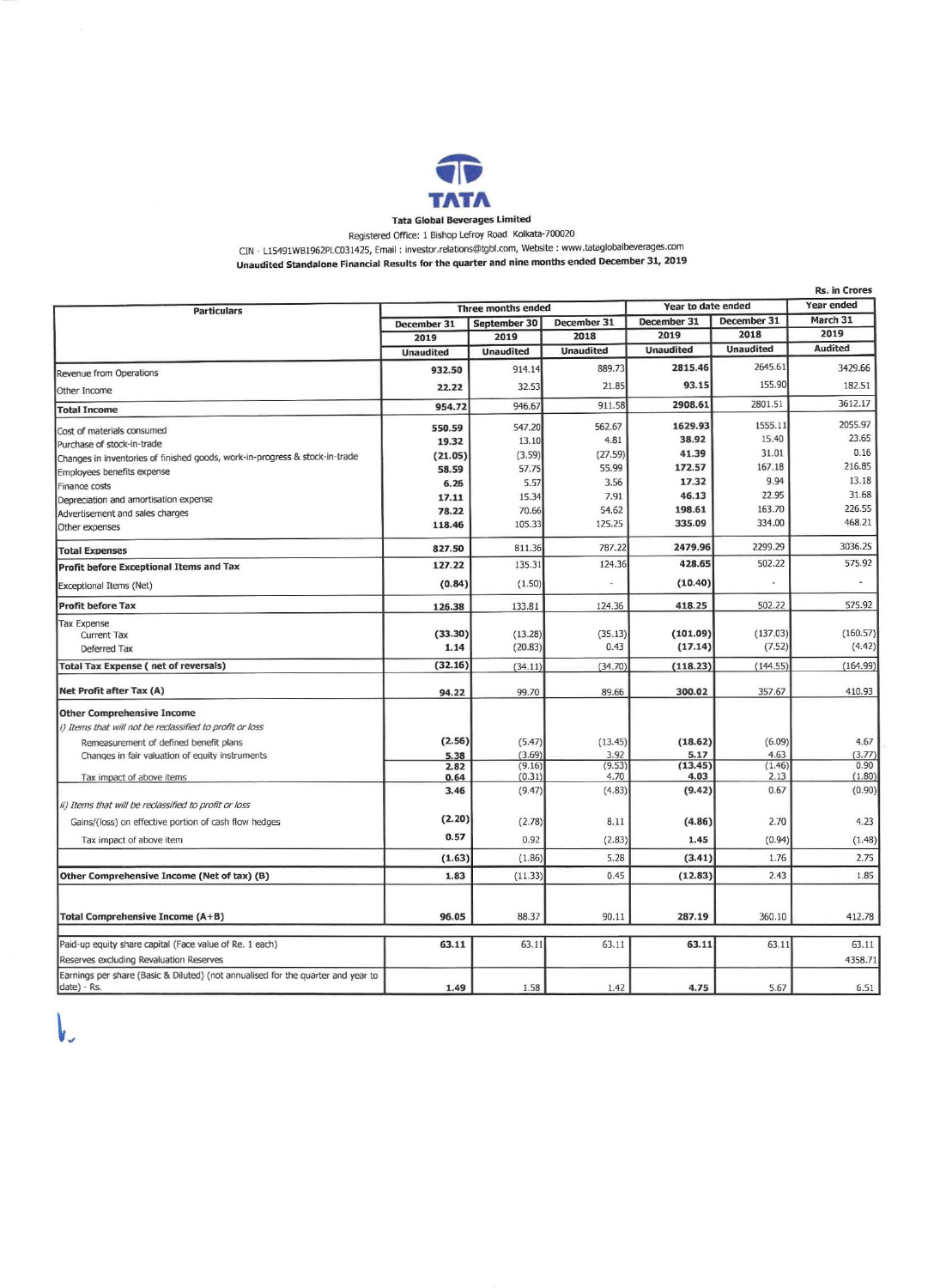#### Notes:

- 1. For the quarter, Revenue from Operations at Rs. 933 crores increased by 5% over corresponding quarter of the previous year led by India branded business which saw a volume growth of 7% and value growth of 6%. Profit before Exceptional Items and Taxes at Rs. 127 crores is higher as compared to corresponding quarter of previous year led by volume increase and benefit of lower commodity costs partly offset by increased spends behind brands. Consequently Profit after Tax is higher than corresponding quarter of the previous year.
- 2. The Board of Directors and Shareholders of Tata Global Beverages Limited (the "Company") at their respective meetings held on May 15, 2019 and November 4, 2019, had approved the Scheme of Arrangement (the "Scheme"), which provided for the demerger of the Consumer Product Business ("CPB'') of Tata Chemicals Limited (TCL) from that entity and the transfer thereof to the Company as a going concern, for a consideration, to be discharged by the allotment of 114 equity shares in the Company for every 100 shares held in TCL, as of the Record Date. The Hon'ble National Company Law Tribunal ("NCLT''), Kolkata Bench, has by its order dated January 8, 2020 (the "Order'') sanctioned the Scheme.

The Scheme will become effective on completion of various activities, the last of which is filing of the certified copies of the NCLT orders for the TCL and the Company with the respective Registrars of Companies, as provided in the Scheme.

The Board of Directors of the Company at its meeting held today has, inter alia, taken on record the certified copy of the Order and has also formed a Special Committee of the Board for the purpose of fixation of Record Date and oversee other aspects related to the compliance with the terms of the Scheme and the Implementation Agreement dated May 15, 2019, including the allotment of shares.

The acquisition of the CPB, on the scheme becoming effective, is expected to be accounted in the books of the Company during the fourth quarter of this financial year, with effect from the appointed date of  $1<sup>st</sup>$  April 2019, as per the provisions of the Scheme, the Implementation Agreement and Ind AS 103, Business Combinations, including fair valuation of identified assets acquired and liabilities assumed and amortization of relevant assets.

- 3. Exceptional item for the current quarter represent costs relating to the Scheme referred to in Note 2, above.
- 4. The Company has organised its business into Branded Segment and Non Branded Segment. Branded Segment is further categorised as Branded Tea, Branded Coffee and the residual as Branded Others. As per the threshold limits prescribed under Indian Accounting Standard (Ind AS-108) on "Segment Reporting", the Company's reportable activity falls within a single business segment and hence, the segment disclosure requirements are not applicable.
- 5. Effective April 1, 2019, the Company has adopted Ind AS 116 Leases and applied the revised standard to all lease contracts thereby capitalising assets taken on operating lease existing on April 1, 2019, using the modified retrospective method, with the cumulative adjustments to retained earnings. Accordingly, comparatives for the year ended March, 31 2019 have not been restated. On transition, the cumulative effect of applying the standard resulted in Rs 15 cores being debited to retained earnings, net of taxes.